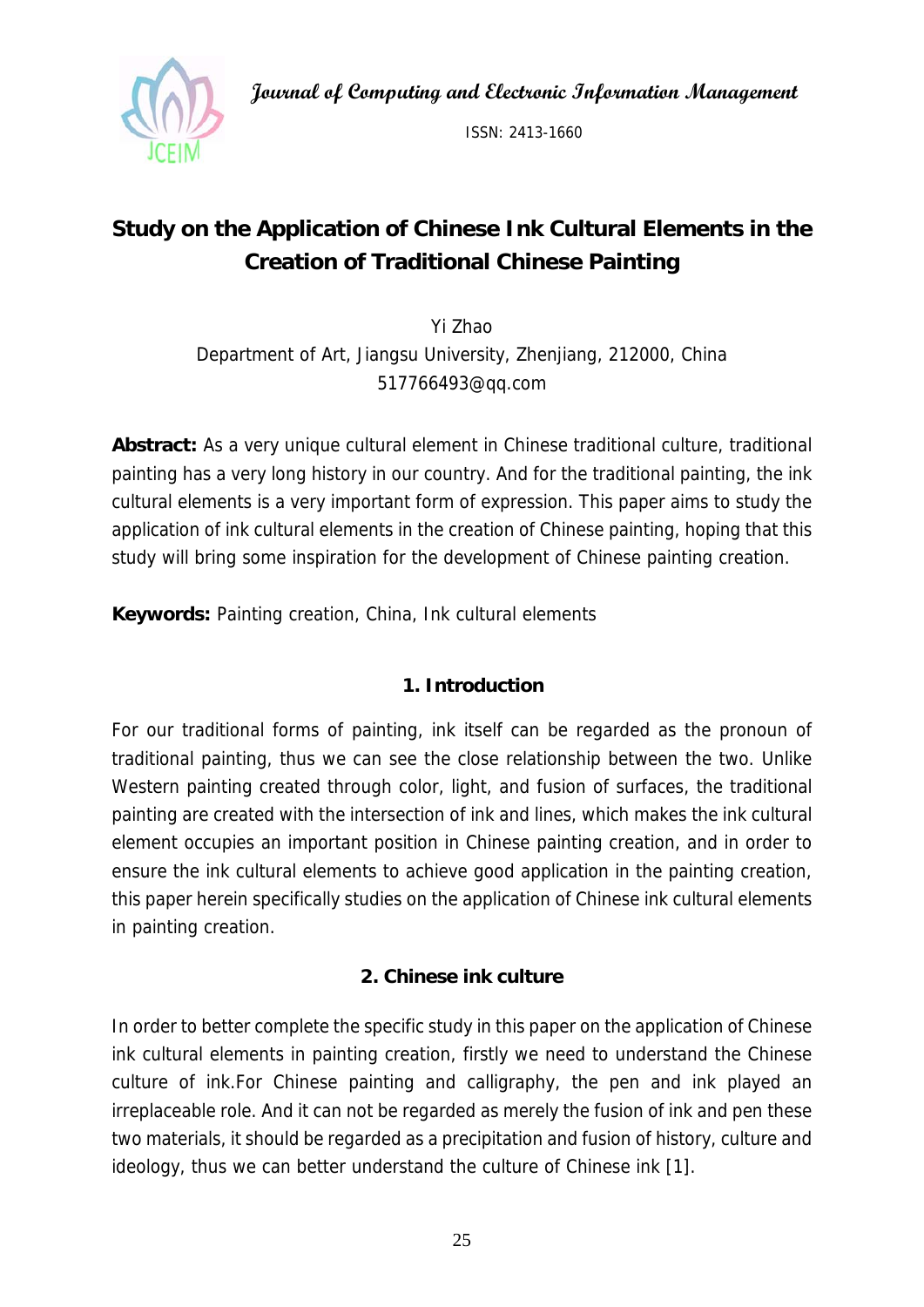For modern people, the use of pen and ink material in painting tends to be relatively simple, but this single material usage itself does not affect the artistry of traditional Chinese painting. The emergence of characters of traditional painting such as simplicity, peace, reality, and interest appearance also has a close relation with the material of pen and ink, and these will need to be realized through the different constitution of lines and points in the use of pen and ink, table 1demonstrated the influence factors of point and line on the painting composition [2].

#### Table 1 Factors affect painting composition

| factor | Content                                        |  |
|--------|------------------------------------------------|--|
| point  | Point size, position, orientation and shading. |  |
| line.  | Line thickness, length, shades and softness.   |  |

As a carrier of the culture of harmony with nature, traditional painting also has a "do as I wish" feature, which is also the reason that the traditional painting tends to have bold and natural beauty, so ink in the painting also needs to adapt to nature.Talking about ink in traditional painting, we can easily think of the blank space in the painting. As a unique aesthetic taste of Chinese people, blank space becomes very popular as it can leave the appreciator with endless space for imagination. As partially shown in Figure 1, Xia Gui's "Xishan Qingyuan Tu" in the Southern Song Dynasty (local) is the best showcase of the use of blank space, in connection with the painting, we can recognize the mood of "at this point the blank space is better than ink" in Chinese painting, and this usage of ink itself is a classic finishing touch [3].



Figure 1 Xia Gui's "Xishan Qingyuan Tu" in the Southern Song Dynasty (partial)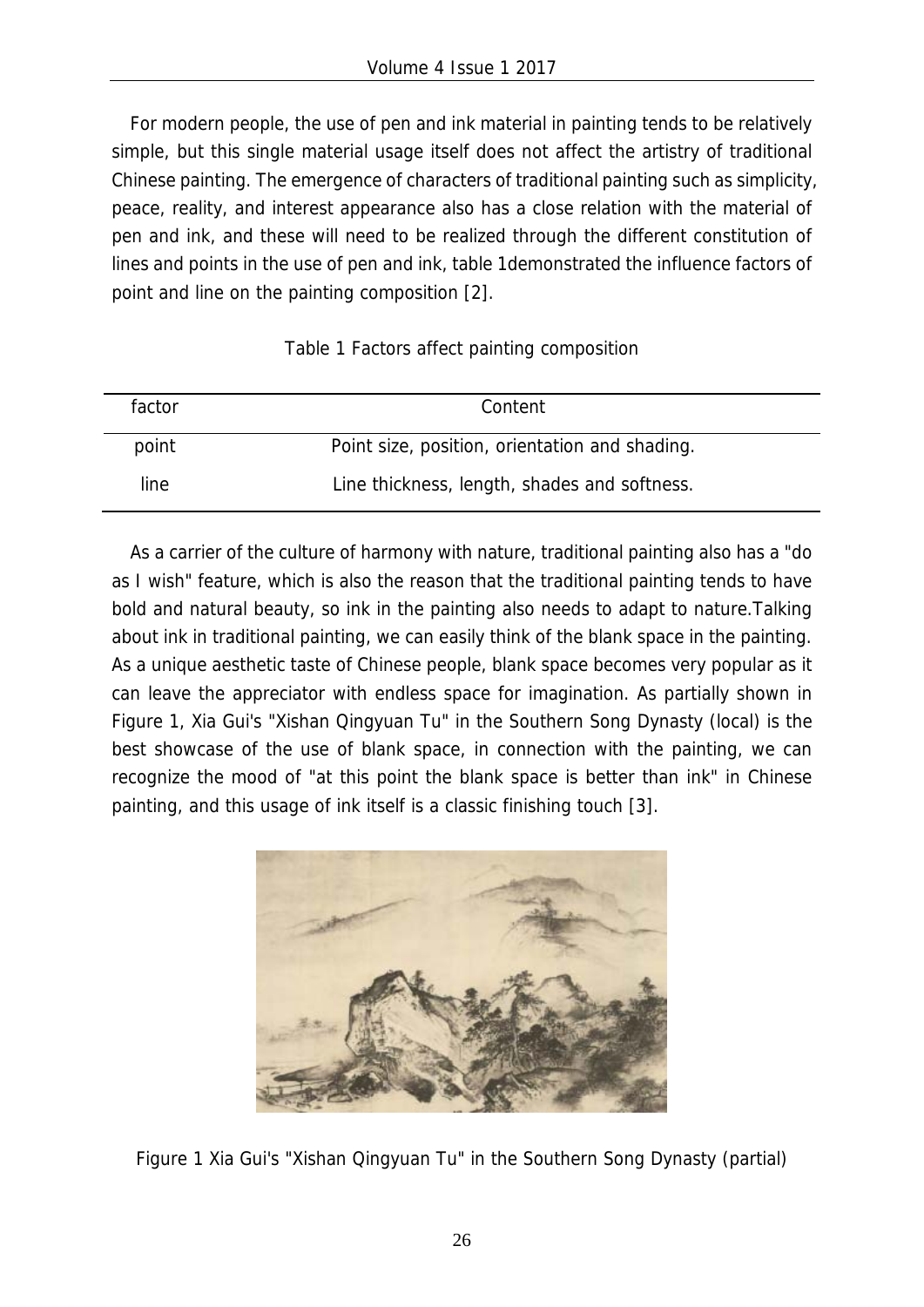### **3. The application of ink cultural elements in traditional painting**

For all the painting genres in the world, each existence has its own form of expression. And the traditional painting express the mood and ideas through pen and ink. And to have a more in-depth understanding of the application of ink cultural elements in painting, we can divide this specific analysis of application into six points, including points, lines, blankness, principle, artistic conception, and consciousness.

(1) Point

For traditional painting, the size, shading, orientation and position of the points are related to the level of artistry of painting itself. Clever painters can always find the essence of painting works from a point in the painting. This is a unique characteristic of traditional Chinese painting, thus it shows the importance of point in the application of ink cultural elements in traditional painting.

(2) Lines

In the creation of a painting, the lines is also an important element of pen and ink, and by table 1 above we can understand that the thickness, length, shades and softness of lines will affect the expression results of the painting, thus we can see the important role that played by line in painting creation, and different patterned are realized through various changes of lines in form and manner, that is precisely the the best embodiment of the role played by lines [4].

(3) Blankness

Herein the blankness refers to a part of white space, and it is the blank space mentioned the above by the author.In order to ensure the blankness to have a better effectiveness in the traditional painting creation, we must better design the blank space, thus we can ensure the blank space to leave enough space of imagination for the appreciators, and truely realize the artistic conception of "at this point the blank space is better than ink".

(4) Principle

For traditional painting, the implication of certain philosophy is a characteristic, so we can regard this principle as the bottomline and principles of relative painters.For traditional paintings, although many painters have random strokes and pen trend, it contains the same principle. As partially shown in Fig. 2, from Dong Qichang's 'Guanshan Snow painting' we can find that, with the experience about the paint skills of the ancients in his paint, the famous painter Dong Qichang in Ming Dynasty reproduced the "essence" of the ancients in his creative way, and this is the expression of the principle of Dong Qichang's painting.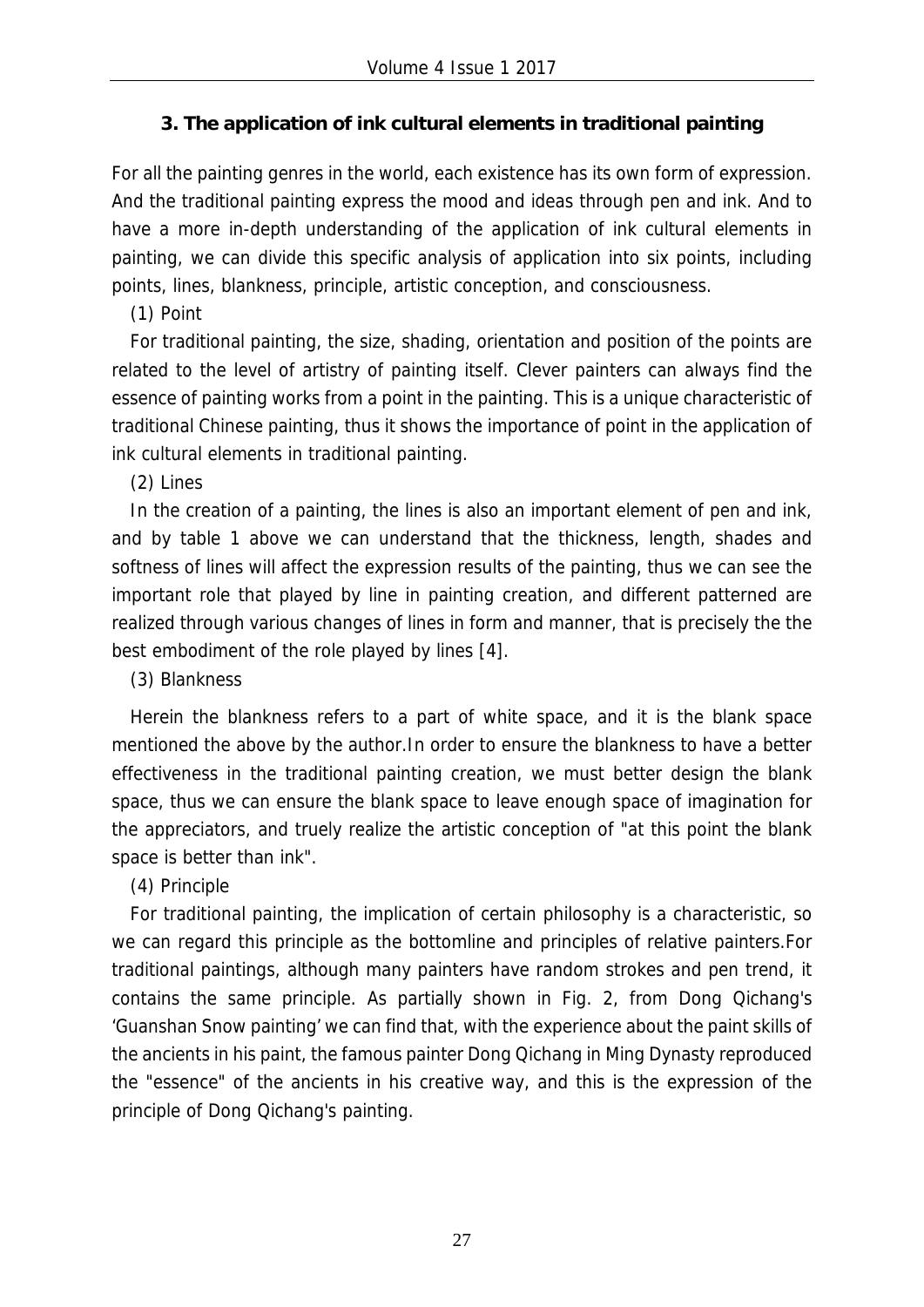

Figure 2 Dong Qichang "Guanshan Snow paint" in Ming Dynasty (partial)

(5) Artistic conception

.

For traditional painting, the artistic conception is a fundamental part, and this makes that only when reached a certain artistic conception a painting can be regarded as a good one.Unlike western paintings that pursuing the simulation of reality, the traditional painting always improve the aura through the depiction of artistic conception, and this made the traditional painting have a better expression of the living presence of things. As shown in Fig 3, "Qi Baishi shrimp paint" is the visual expression of the artistic conception, and this kind of expression of painter's emotion, thoughts and value through painting is the artistic concept



Figure 3 "Qi Baishi shrimp paint"

#### (6) Consciousness

In appreciation of the traditional painting, we often put the "conception" and "consciousness" together, but in fact they are not the same.For the creation of Chinese painting, the artist needs to have his conception first, after that he would paint, which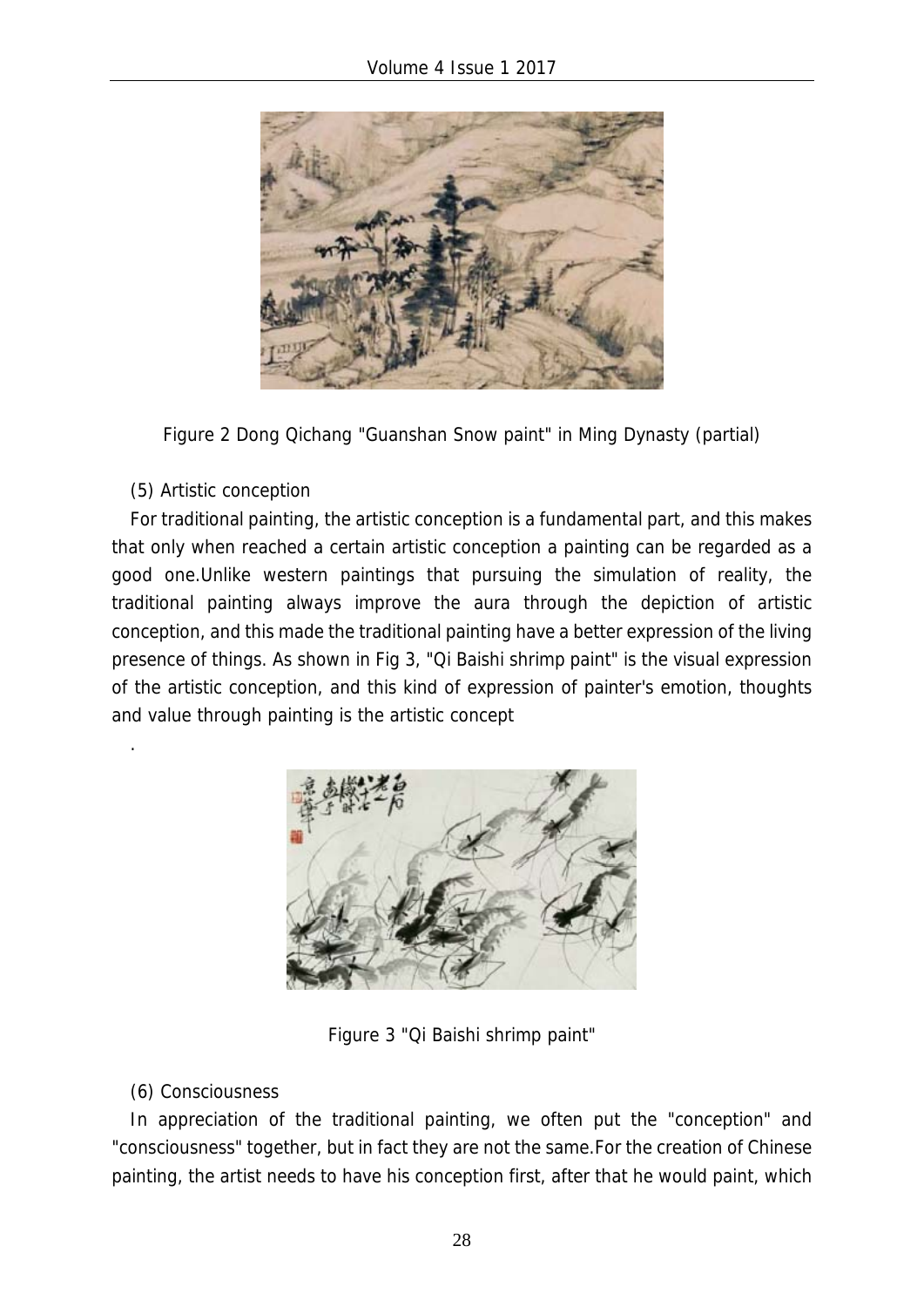makes the conception being the source of a painting, and if a painting works without any conception, then no matter how good the drawing skills is, it can not guarantee the success of high quality painting creation.

Combining the above discuss, we can get a more comprehensive understanding of the ink cultural elements used in painting creation, and to show this application more intuitively, the author specified the statements about this application with Table 2.

| Ink cultural<br>elements | Specific applications                                                                                         |
|--------------------------|---------------------------------------------------------------------------------------------------------------|
| Points                   | The artistry decided by the size, shading, orientation and location                                           |
| Lines                    | Through the line thickness, length, shades, and softness, it<br>impacted the performance results of painting. |
| <b>Blankness</b>         | Provide more adequate imagination space for the appreciator.                                                  |
| Principle                | Expressed painter's bottom line and principles.                                                               |
| Concept                  | To express artist's emotions, thoughts or integrity through<br>paintings.                                     |
| Consciousness            | Sources of painting creation.                                                                                 |

Table 2 the application of ink cultural elements in traditional painting

# **4. The use of ink in painting creation**

In order to complete the study in paper about the application of ink cultural elements in painting creation, we also need to understand the use of ink in painting.According to what the author learned from literature, there are a plot of ink paint skills such as light ink, ink-breaking, splash-ink, ink plot, coke ink, ink places and so on, and the different usage of these ink skills can bring various strong visual enjoyment to the appreciators, and the realization of this enjoyment is also originated from the support of ink culture elements in the traditional painting creation.

#### **5. Conclusion**

In this study on the application of ink cultural element is the traditional painting creation, the author discussed in detail the Chinese pen and ink culture, the application of ink cultural element in the traditional painting, the use of ink in painting creation. And with these discussion we can clearly see the importance of ink cultural element to the traditional painting creation. And to Chinese traditional painting, the ink cultural